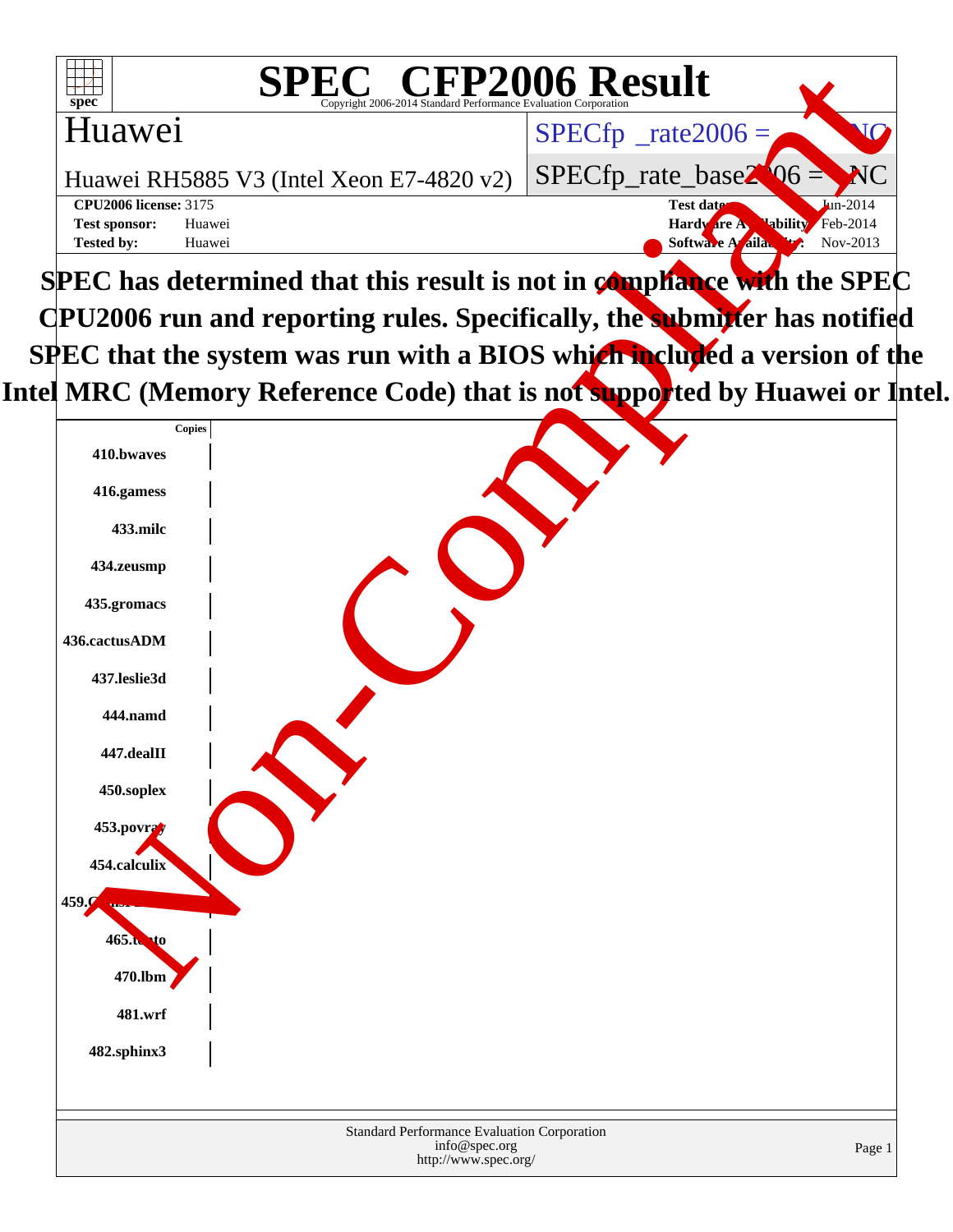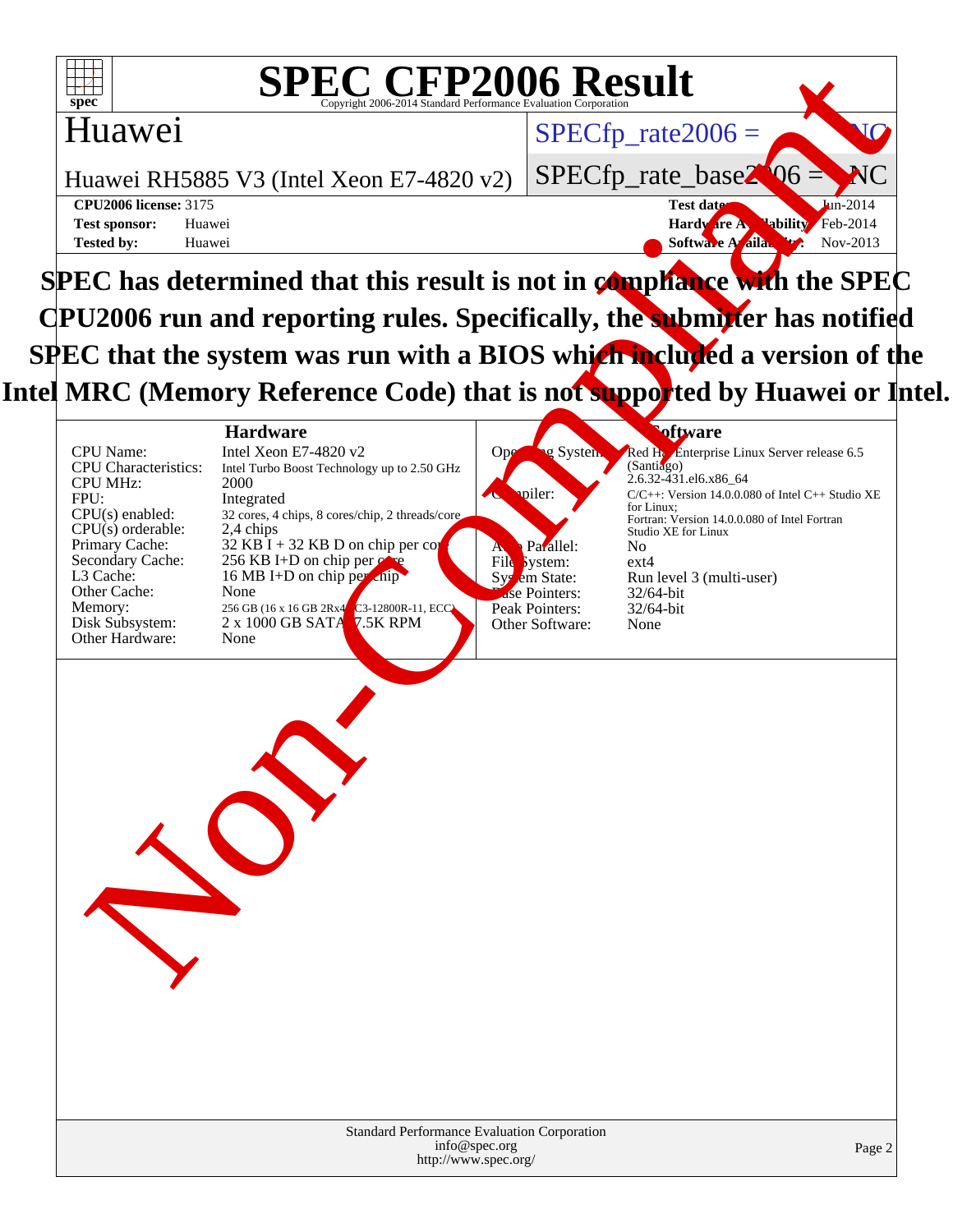

# **SPEC CFP2006 Result**  $SPECTp\_rate2006 =$

### Huawei

Huawei RH5885 V3 (Intel Xeon E7-4820 v2)

**[Tested by:](http://www.spec.org/auto/cpu2006/Docs/result-fields.html#Testedby)** Huawei **[Software Availability:](http://www.spec.org/auto/cpu2006/Docs/result-fields.html#SoftwareAvailability)** Nov-2013

**[CPU2006 license:](http://www.spec.org/auto/cpu2006/Docs/result-fields.html#CPU2006license)** 3175 **Test date:** Jun-2014 **[Test sponsor:](http://www.spec.org/auto/cpu2006/Docs/result-fields.html#Testsponsor)** Huawei **Hardware Availability**: Feb-2014

SPECfp\_rate\_base2<sup>00</sup>6

**SPEC has determined that this result is not in compliance with the SPEC CPU2006 run and reporting rules. Specifically, the submitter has notified SPEC that the system was run with a BIOS which included a version of the** Intel MRC (Memory Reference Code) that is not supported by Huawei or Intel.

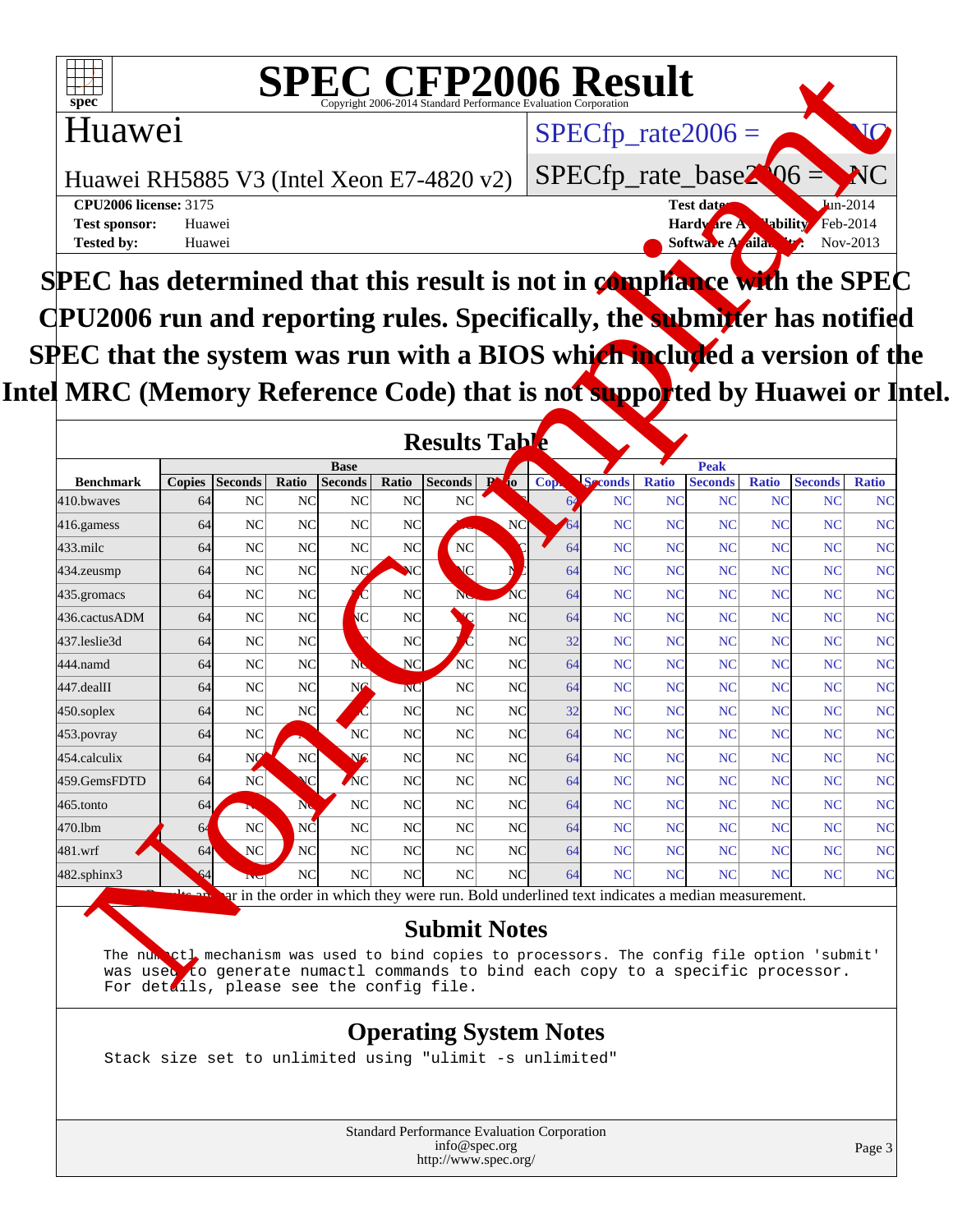

### **SPEC CFP2006 Result**  $\overline{\text{Copyright } 2006\text{-}2014 \text{ Standard Performance Ev}}$

### Huawei

Huawei RH5885 V3 (Intel Xeon E7-4820 v2)

**[Tested by:](http://www.spec.org/auto/cpu2006/Docs/result-fields.html#Testedby)** Huawei **[Software Availability:](http://www.spec.org/auto/cpu2006/Docs/result-fields.html#SoftwareAvailability)** Nov-2013

**[CPU2006 license:](http://www.spec.org/auto/cpu2006/Docs/result-fields.html#CPU2006license)** 3175 **Test date:** Jun-2014 **[Test sponsor:](http://www.spec.org/auto/cpu2006/Docs/result-fields.html#Testsponsor)** Huawei **Hardware Availability**: Feb-2014

SPECfp\_rate $2006 =$ 

SPECfp\_rate\_base2

**SPEC has determined that this result is not in compliance with the SPEC CPU2006 run and reporting rules. Specifically, the submitter has notified SPEC** that the system was run with a BIOS which included a version of the Intel MRC (Memory Reference Code) that is not supported by Huawei or Intel.

#### **Platform Notes**

Standard Performance Evaluation Corporation [info@spec.org](mailto:info@spec.org) BIOS configuration: Set Power Efficiency Mode to Performance Set Lock\_step to disabled Baseboard Management Controller used to adjust the fan speed to 100% Sysinfo program /spec/config/sysinfo. evo \$Rev: 6818 \$ \$Date:: 2012-07-17 #\$ e 6d1025 650a6e4d596a3cee98f191 running on RH5885V3 Wed Jun  $4 \times 38$ : 38:27 2014 This section contains SUT System Under  $\Box$ t) info as seen by some common utilities. To remove or add to this section, see: http://www.spec.org/cpu206/Docs/config.html#sysinfo From /proc/cpuinfo model name : Intel(R) Xeon(R) E7-4820 v2 @ 2.00GHz 4 "physical id"s (chips) 64 "processors" cores, siblings (Caution: counting these is hw and system dependent. The following excerption (proc/cpuinfo might not be reliable. Use with rom /proc/cpuinfo might not be reliable. Use with caution.) cpu cores siblings physical 1: cores 0 1 2 3 4 5 6 7<br>physical 1: pres 0 1 2 3 4 5 6 7 physical 1: pres 0 1 2 3 4 5 6 7<br>physical 2: cres 0 1 2 3 4 5 6 7 2: cores 0 1 2 3 4 5 6 7<br>3: cores 0 1 2 3 4 5 6 7 physic<sup>1</sup> 3: cores 0 1 2 3 4 5 6 7 cach size 16234 KB eminfo 264356452 kB HugePages\_Total: 0<br>Angepagesize: 2048 kB **g**epagesize: /usr/bin/isb\_release -d Red Lat Enterprise Linux Server release 6.5 (Santiago) From /etc/\*release\* /etc/\*version\* redhat-release: Red Hat Enterprise Linux Server release 6.5 (Santiago) system-release: Red Hat Enterprise Linux Server release 6.5 (Santiago) system-release-cpe: cpe:/o:redhat:enterprise\_linux:6server:ga:server uname -a: Continued on next page SPEC CFP2006 Result<br>
Huawei<br>
Huawei RH5885 V3 (Intel Xcon E7-4820 v2)<br>
SPECfp\_rate\_02006 =<br>
SC has deter[m](http://www.spec.org/auto/cpu2006/Docs/result-fields.html#PlatformNotes)ined th[a](http://www.spec.org/auto/cpu2006/Docs/result-fields.html#Testdate)t this result is not in compliance with the SPEC<br>
L2006 run and reporting rules. Specifically, the summarized

<http://www.spec.org/>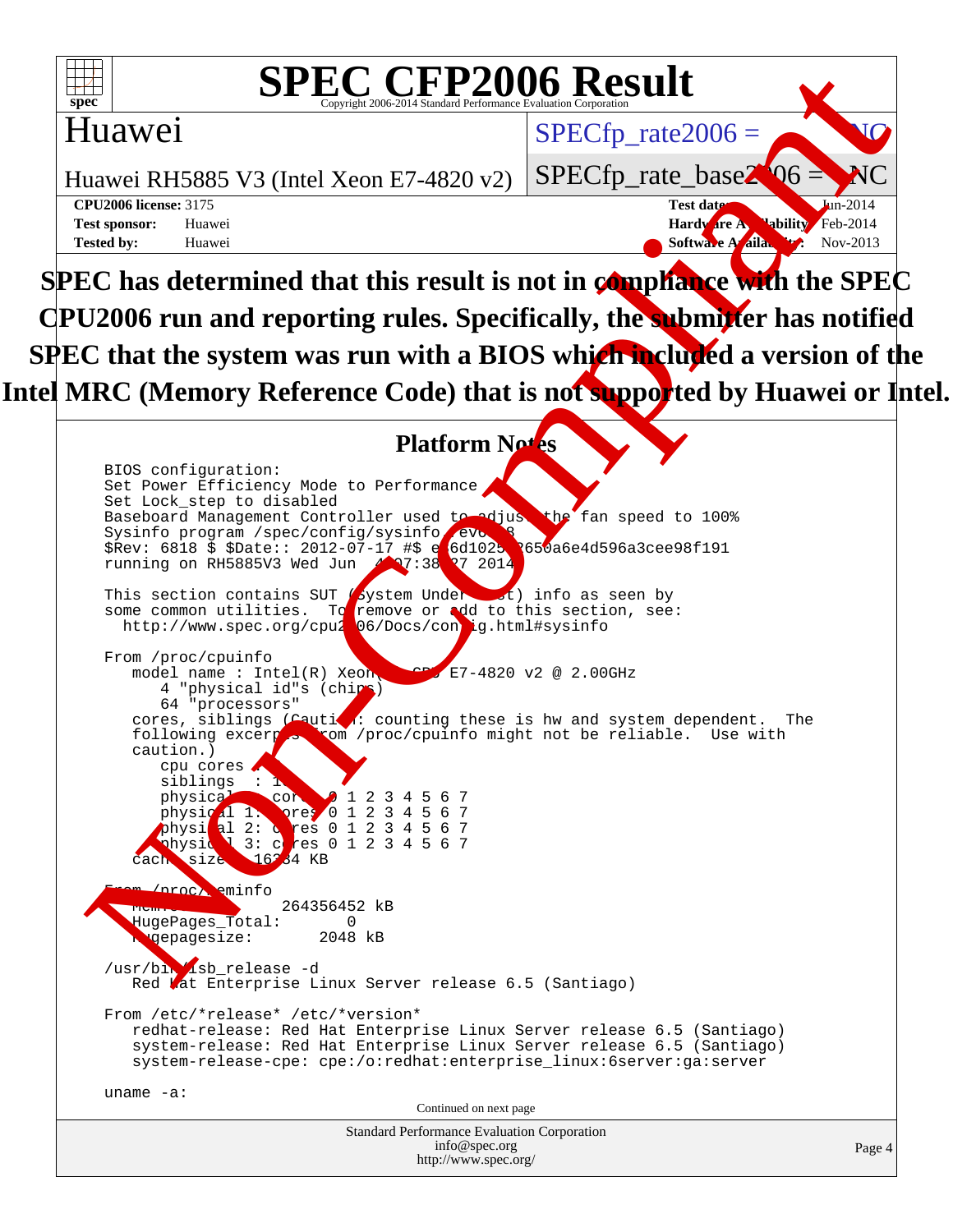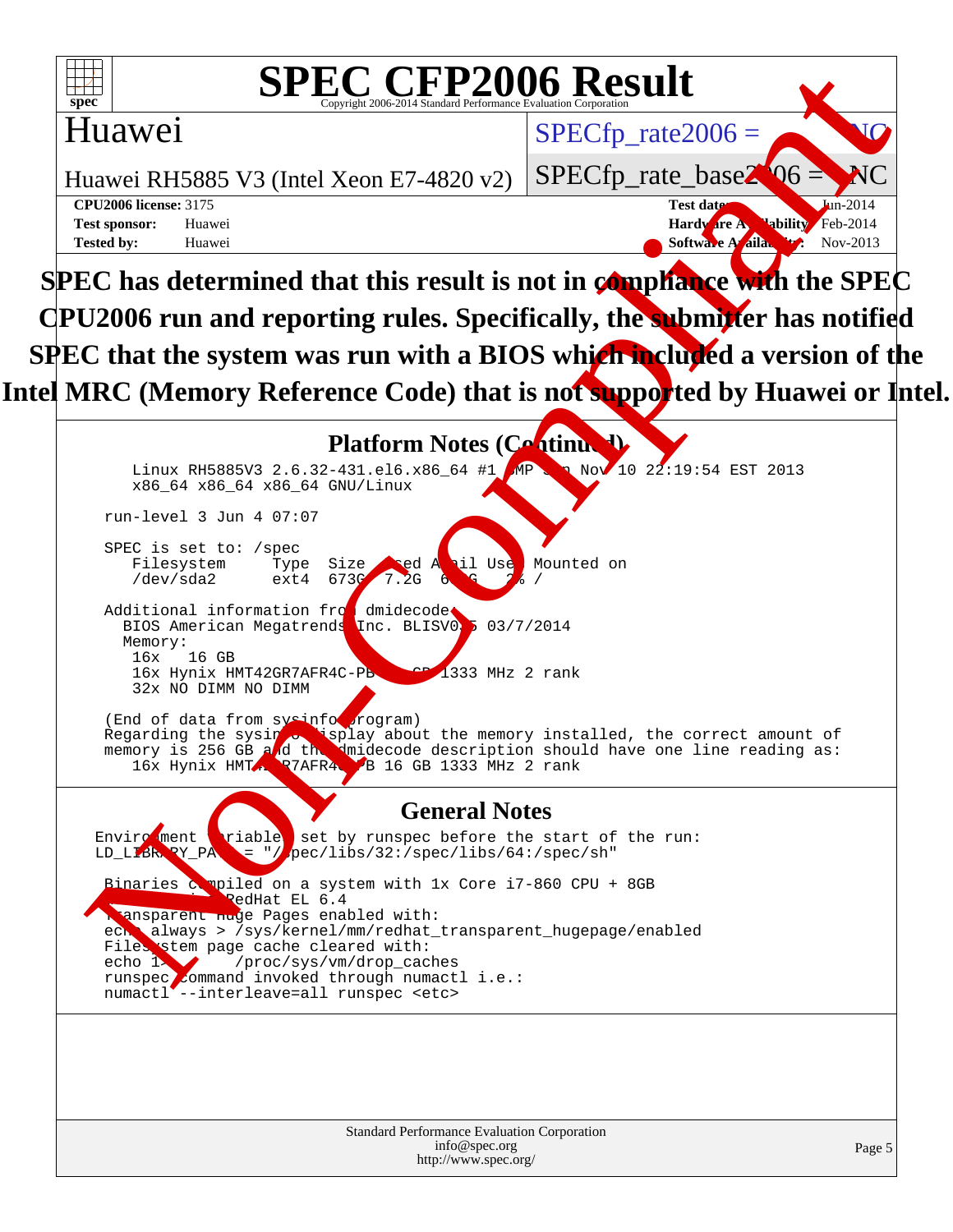

# **SPEC CFP2006 Result**  $SPECfp$  rate2006 =

### Huawei

Huawei RH5885 V3 (Intel Xeon E7-4820 v2)

**[Tested by:](http://www.spec.org/auto/cpu2006/Docs/result-fields.html#Testedby)** Huawei **[Software Availability:](http://www.spec.org/auto/cpu2006/Docs/result-fields.html#SoftwareAvailability)** Nov-2013

SPECfp\_rate\_base2 **[CPU2006 license:](http://www.spec.org/auto/cpu2006/Docs/result-fields.html#CPU2006license)** 3175 **Test date:** Jun-2014 **[Test sponsor:](http://www.spec.org/auto/cpu2006/Docs/result-fields.html#Testsponsor)** Huawei **Hardware Availability**: Feb-2014

**SPEC has determined that this result is not in compliance with the SPEC CPU2006 run and reporting rules. Specifically, the submitter has notified SPEC** that the system was run with a BIOS which included a version of the Intel MRC (Memory Reference Code) that is not supported by Huawei or Intel.

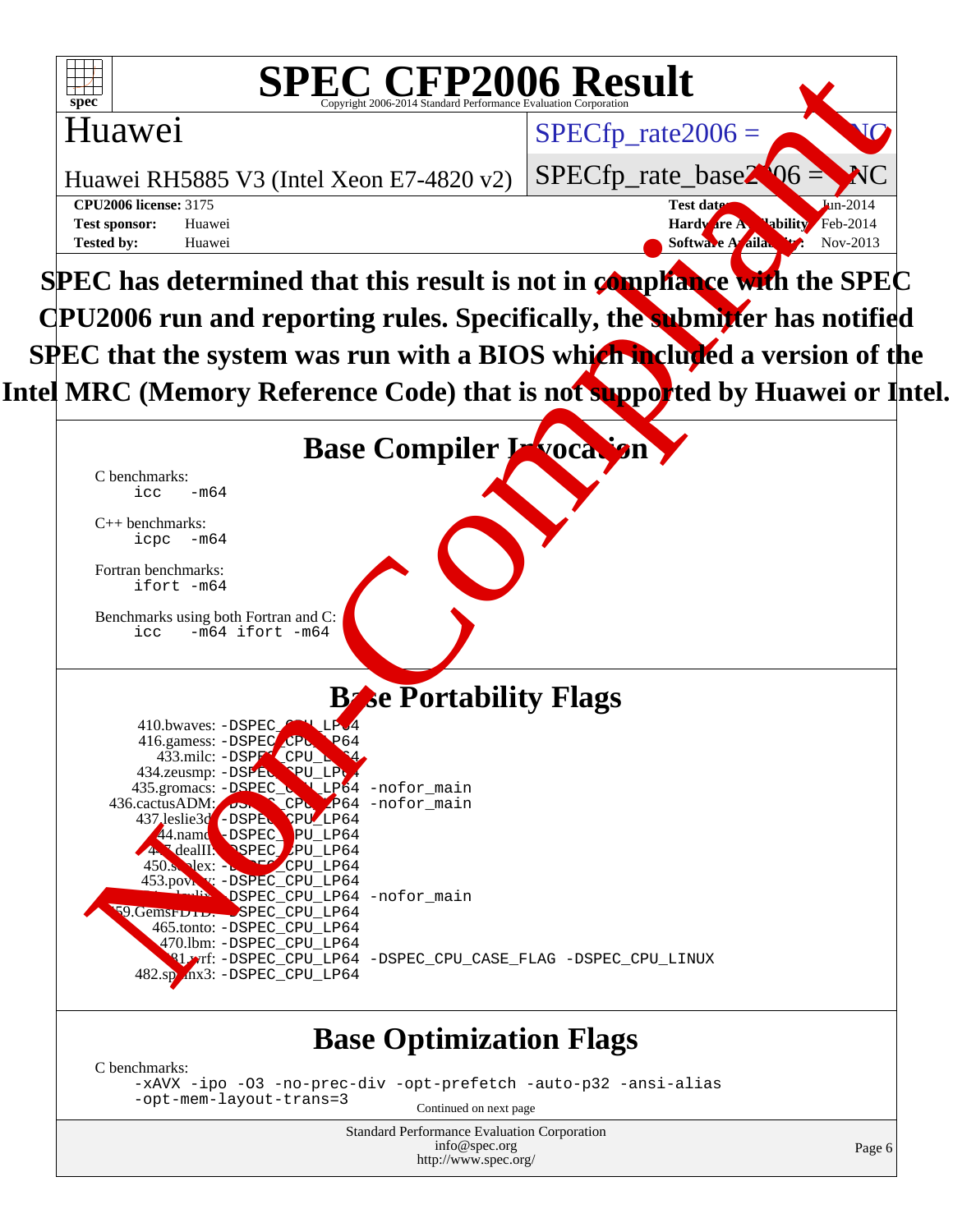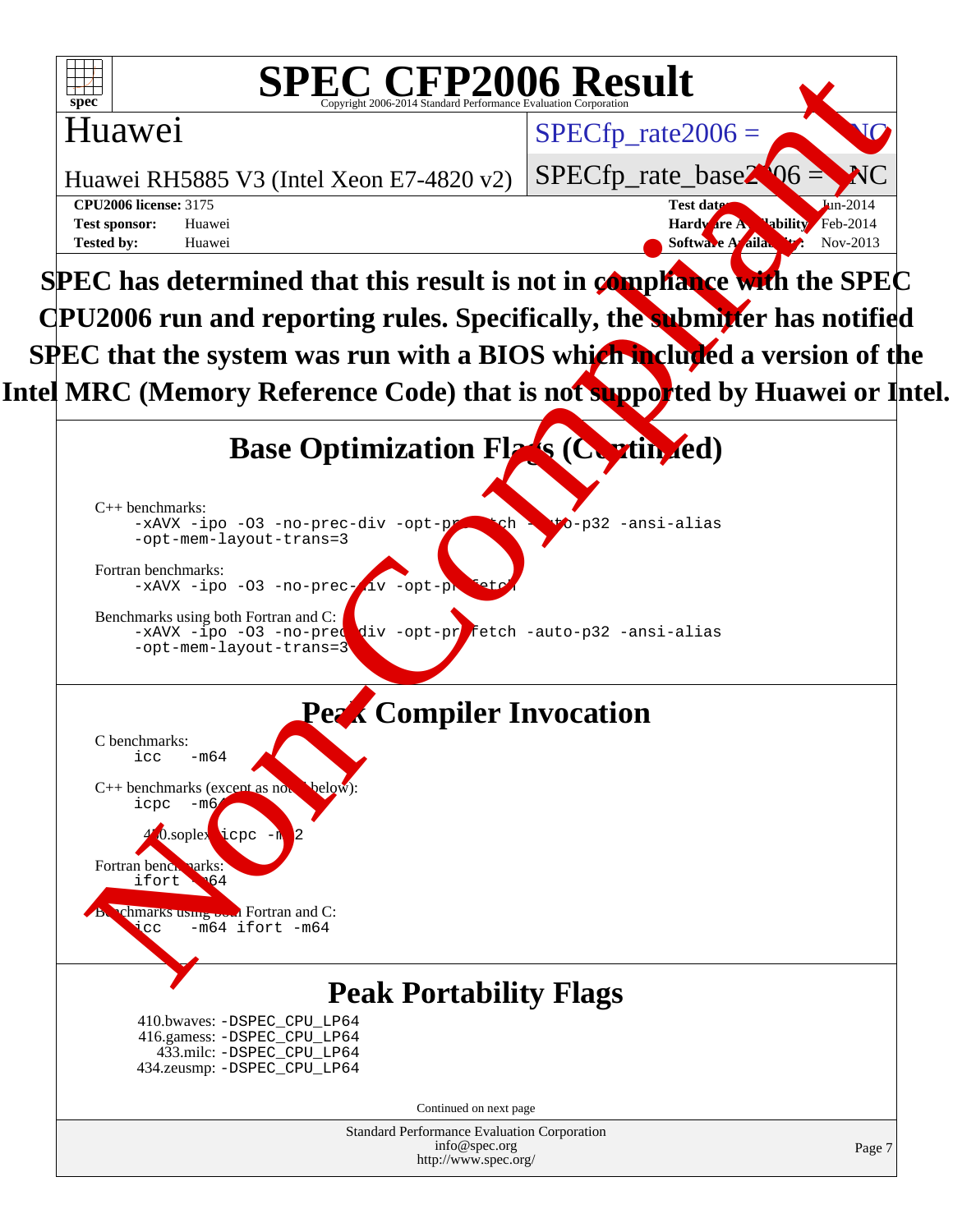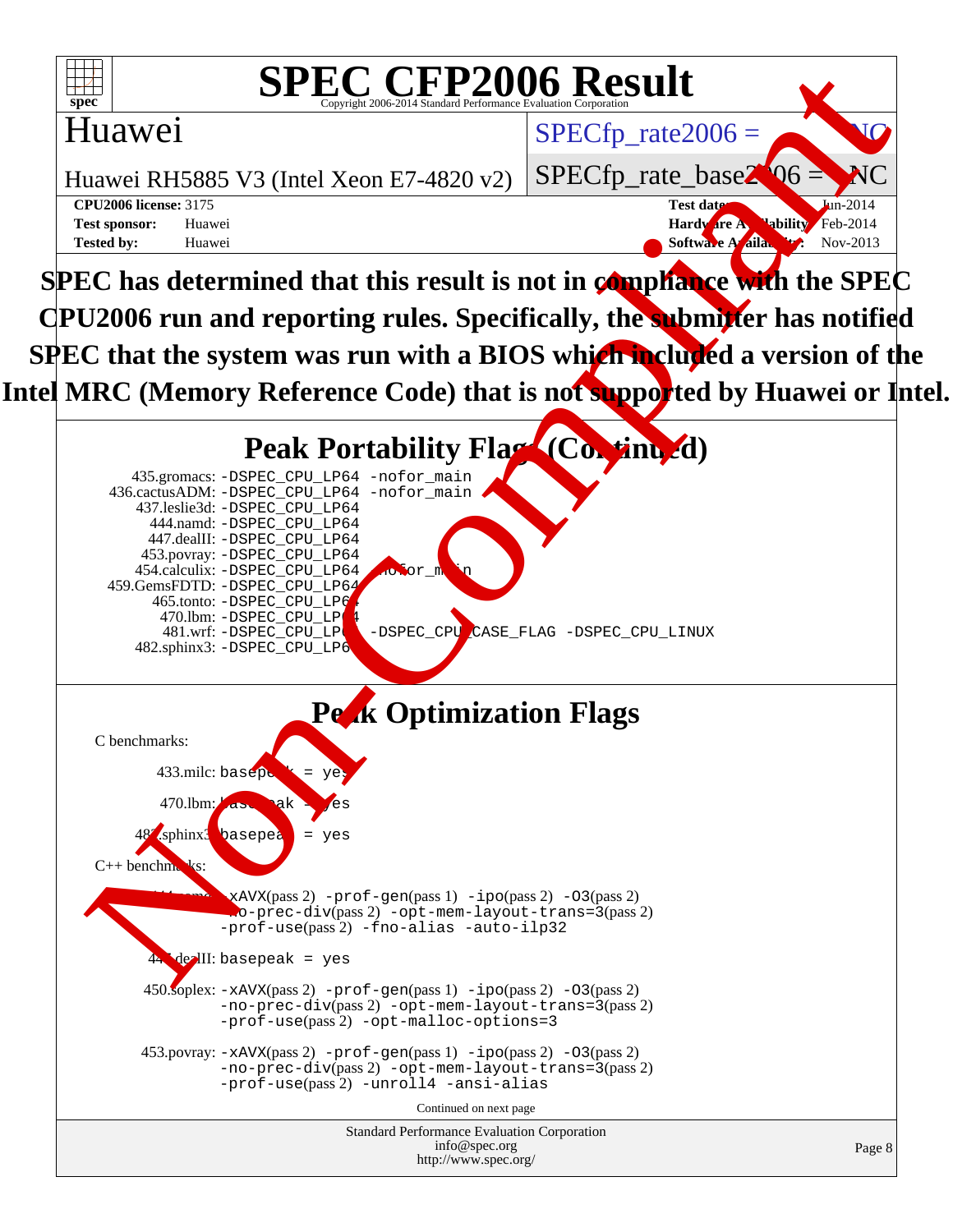

# **SPEC CFP2006 Result**  $SPECfp$  rate2006 =

### Huawei

Huawei RH5885 V3 (Intel Xeon E7-4820 v2)

**[Tested by:](http://www.spec.org/auto/cpu2006/Docs/result-fields.html#Testedby)** Huawei **[Software Availability:](http://www.spec.org/auto/cpu2006/Docs/result-fields.html#SoftwareAvailability)** Nov-2013

SPECfp\_rate\_base2 **[CPU2006 license:](http://www.spec.org/auto/cpu2006/Docs/result-fields.html#CPU2006license)** 3175 **Test date:** Jun-2014 **[Test sponsor:](http://www.spec.org/auto/cpu2006/Docs/result-fields.html#Testsponsor)** Huawei **Hardware Availability**: Feb-2014

**SPEC has determined that this result is not in compliance with the SPEC CPU2006 run and reporting rules. Specifically, the submitter has notified SPEC** that the system was run with a BIOS which included a version of the Intel MRC (Memory Reference Code) that is not supported by Huawei or Intel.